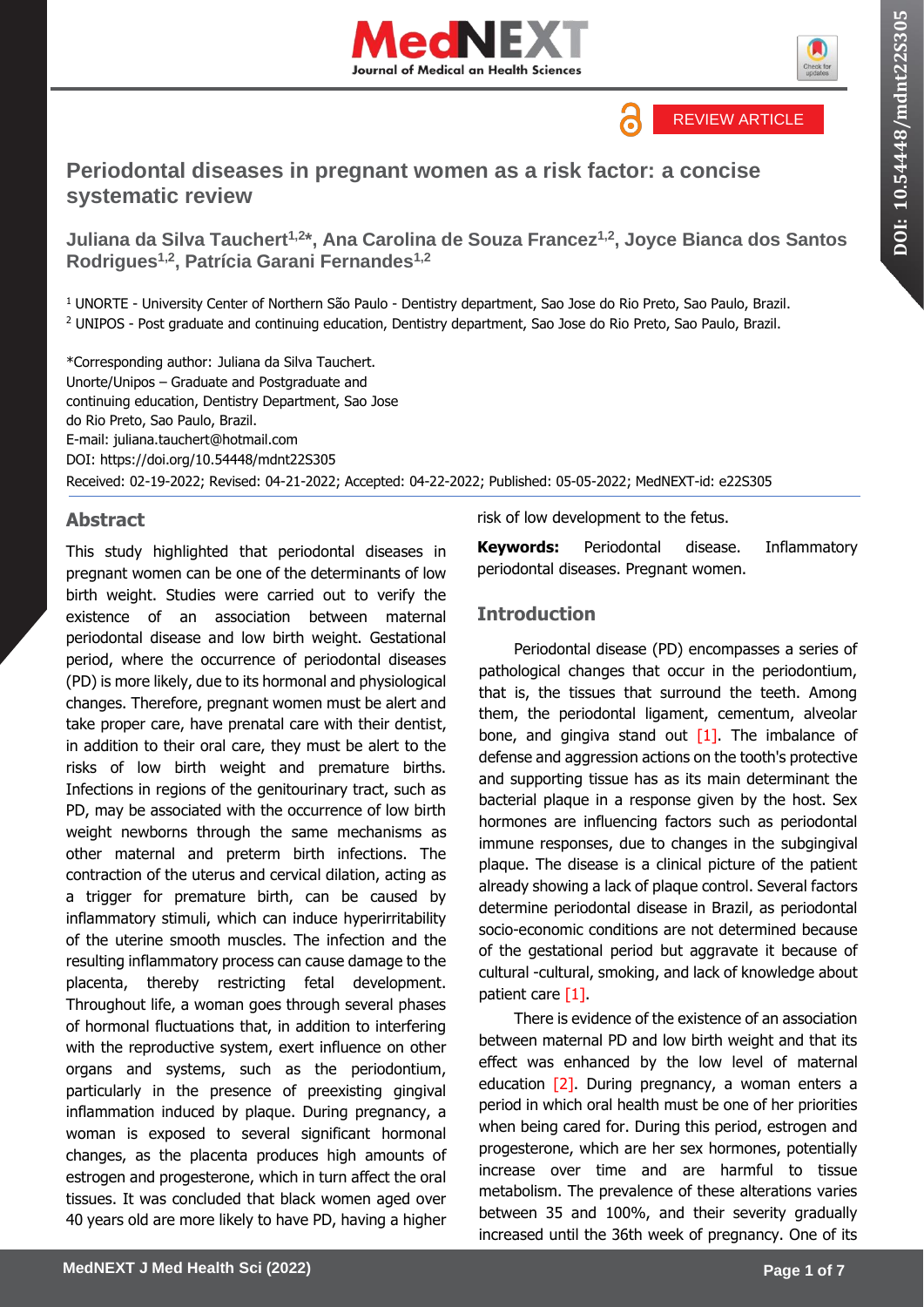**Sciences** aggravating factors for the increase in the incidence of periodontal diseases during this period, as well as for the increase in the severity of the disease when it has already been installed.

During this period, the pregnant woman must be overly careful with her oral health based on two main reasons: pregnant women must eat correctly and, therefore, it would not be acceptable for them to have tooth pain and/or mobility, and periodontal infections could spread throughout the bloodstream and stimulate the production of inflammatory cytokines. Pregnancy represents a complex human experience that involves a social dimension, in which there is the influence of various external factors, and a biological one, in which a balance between the organic conditions for the development of the fetus and the mother's immune system is necessary [3].

In this sense, the routine of oral hygiene cleaning and plaque control with reinforced oral hygiene can also be performed during any trimester of pregnancy, since gingivitis in pregnancy is the most common condition, where the gingiva becomes vascularized, swollen and sensitive. The gingival margin with the tooth structure becomes erythematous and bleeds frequently during brushing and chewing, which may occur in 50 to 100% of pregnant patients [4].

Therefore, the present study performed a concise systematic review of periodontal diseases in pregnant women.

# **Methods**

#### **Study Design**

The present study followed a systematic review model, following the rules of systematic review - PRISMA (Transparent reporting of systematic review and meta-analysis, access available in: http://www.prisma-statement.org/).

#### **Data Sources**

The search strategy was performed in the PubMed, Scielo, Cochrane Library, Web of Science and Scopus, and Google Scholar databases, using scientific articles from 2018 to 2021.

#### **MeSH Terms**

The main MeSH Terms used were "Periodontal disease. Inflammatory periodontal diseases. Pregnant women". For greater specification, the description "inflammatory processes" for refinement was added during the searches, following the rules of the word PICOS (Patient; Intervention; Control; Outcomes; Study

#### **Specifications**

This is a study that shows the severities of Periodontal Diseases (PD) in pregnant women, such as high blood pressure, cytokines, and others; and possible risks it brings to your fetuses, such as difficulty in fetal development, low birth weight, and premature birth. Aiming to demonstrate the hormonal changes in the woman's gestational period, which may influence periodontal tissue, the onset of periodontal disease, and the risk that the fetus may have if the disease is not treated immediately, causing complications.

These physiological changes that the woman receives during pregnancy, some changes are essential for the development of the fetus still in the mother's womb. They provide the essential requirements for metabolic requests, tissue formation, and the constitution of reserves for neonatal life.

When the mother is diagnosed and is in agreement with the oral treatment and is aware of its benefits, she should be referred to start treatment immediately, being passed on and noted to her trusted obstetrician. The pregnant woman must be accompanied by a health professional in the field of dentistry until the end of pregnancy.

# **Results and Discussion**

A total of 104 articles were found involving periodontal diseases in pregnant women. Initially, the duplication of articles was excluded. After this process, the abstracts were evaluated and a new exclusion was performed, based on the elimination of articles with biases that could compromise the reliability of the results, according to the rules of the Cochrane instrument, as well as articles that presented low quality in their methodologies, according to the GRADE classification. A total of 36 articles were fully evaluated and 12 were included in this study.

#### **Pre-eclampsia**

Pre-eclampsia is a disease of blood pressure, which from the 20th week of pregnancy, in proteinuria. Preeclampsia is one of the main causes of maternal and perineal morbidity and mortality, affecting 5% to 8% of pregnant women in Brazil. Some risk factors associated with preeclampsia are the etiology of this alteration, some inflammatory aspects, and its correlation with endothelial dysfunction. During pseudovasculogenesis that occurs in pregnancy, trophoblast migration and remodeling of spiral arterioles, phenomena that 20 Introduction would provide a local system of low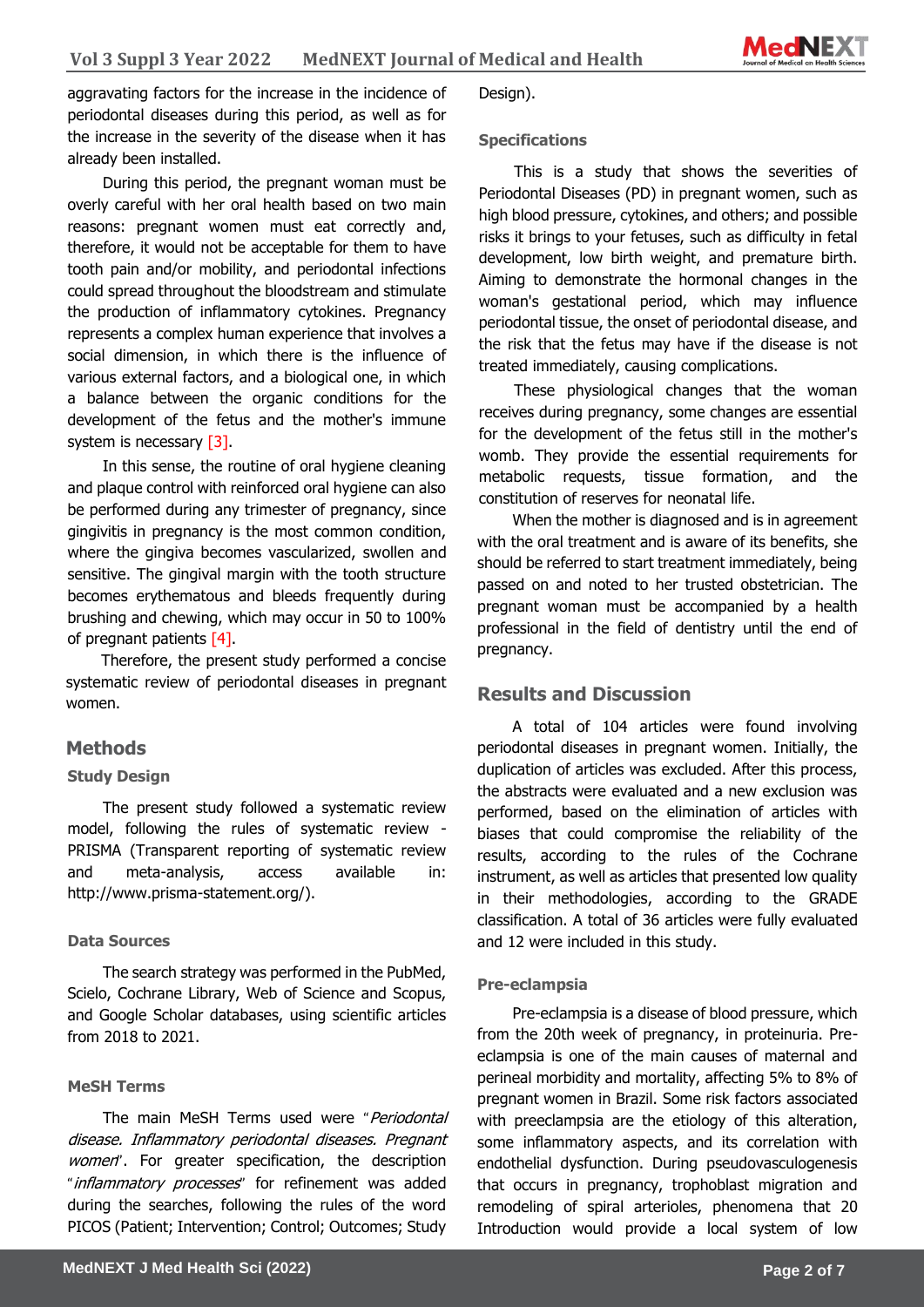

arteriolar resistance, are processes that seem to be altered in pregnant women with pre-eclampsia  $[1]$ .

This local defect leads to the second phase of the disease, in which maternal systemic responses result in hypertension, proteinuria, and alterations in several organs, mainly due to endothelial dysfunction. The possible role of inflammatory cytokines in endothelial dysfunction induced some authors to evaluate the polymorphism of their encoding genes [1].

Even though pre-eclampsia is a partially unknown subject and little discussed among society, some risk factors are related, such as primiparity, obesity, kidney alterations, among others. However, in recent years, it has been shown that the influence of infections on preeclampsia, including as possible its relationship with periodontal disease [2]. Pre-eclampsia in pregnant women has increased plasma levels of some cytokines. These increases would be due to a generalized inflammatory state, meaning that these changes in the pathogenesis of preeclampsia remain obscure.

#### **Periodontal Disease**

Periodontal disease is a generic name that encompasses a series of pathological changes that occur in the periodontium (**Figure 1**). The periodontium is the set of tissues that cover and surround the tooth, which is called the tissues that surround the tooth, which stand out between the gingiva, the alveolar bone, the cementum, and the periodontal ligament (fibers that join the gingiva to the alveolar bone and the cement). There are numerous periodontal diseases, which can be grouped into two large groups: periodontitis and gingivitis. In periodontitis, in addition to soft tissue and hard tissue (bone, periodontal ligament, and cementum) are altered. In gingivitis, only the soft tissues of the gums are altered [1,3].

**Figure 1.** In the image, we are representing a schematic of a periodontitis process explored through a probe to determine the loss of bone attachment.



When microorganisms are allowed to adhere to the tooth, along with the gums, the main change that occurs is inflammation of the gums. In this circumstance, the space between the gingiva and the tooth (gingival sulcus or space around the tooth) increases, and the gingival sulcus (2 to 3mm) becomes known as the pathological pocket. When the microbial flora of gingivitis is eliminated, the gingivitis regresses and the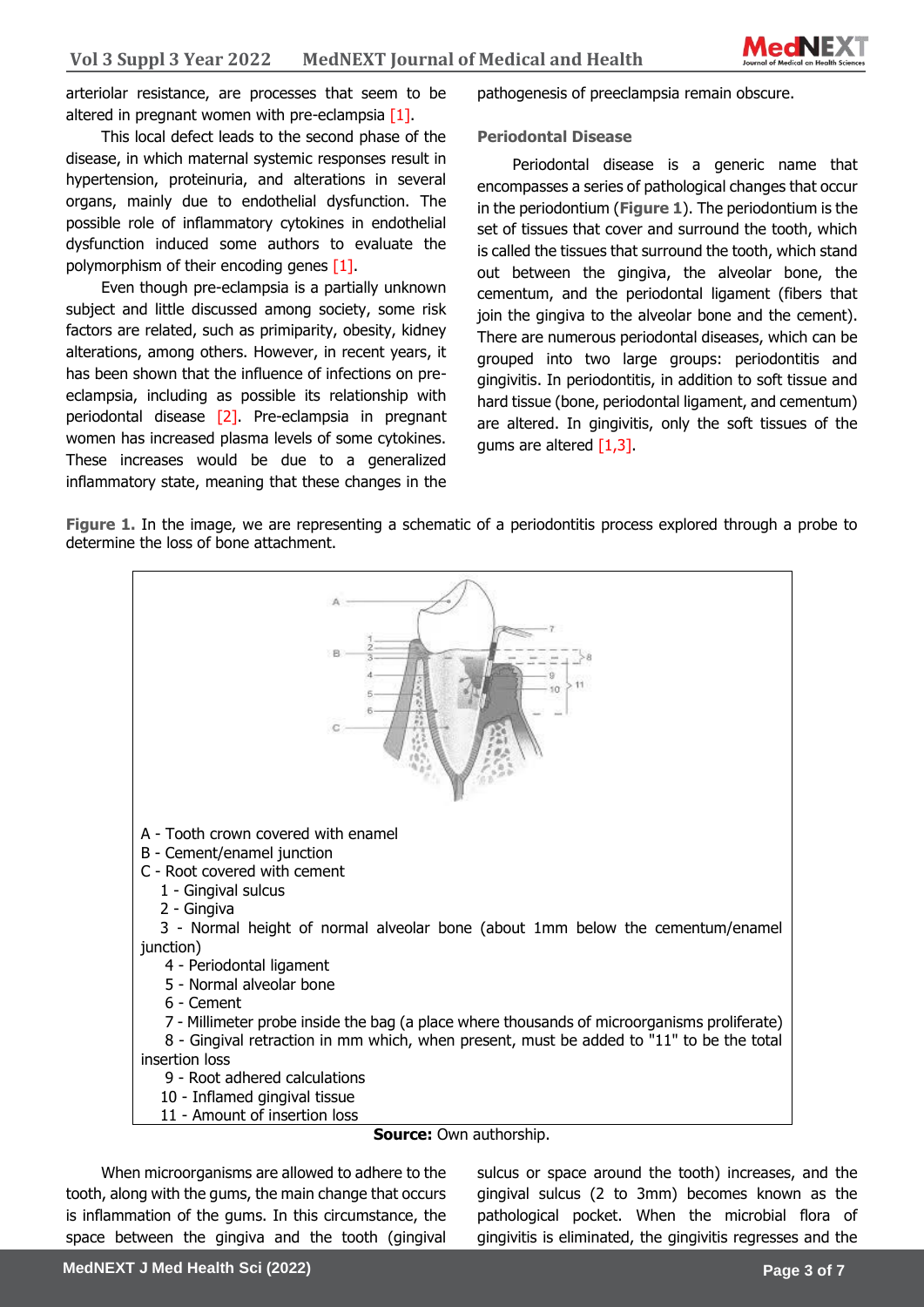

# **Sciences** gingiva returns to being normal [4,5].

In the case of gingivitis, it is not treated, the pathological process tends to reach the hard tissues and, gradually or abruptly, they are changed, constituting periodontitis. The resorption of the alveolar bone and the disappearance of the fibers that join the bone to the tooth (periodontal ligament) is the main alteration in periodontitis. This bone resorption is called attachment loss [6].

Periodontal diseases can be mainly grouped into two groups: Gingivitis and Periodontitis.

#### **Periodontite**

PD is a chronic infection, with high levels of prevalence, produced by gram-negative bacteria, is considered the second leading cause of dental pathology in the world population. Being defined as a "multifactorial chronic inflammatory disease associated with biofilm and characterized by the progressive impact of the dental insertion apparatus". As already mentioned, the main alteration in periodontitis is the resorption of the alveolar bone and the disappearance of the fibers that join the bone to the tooth (periodontal ligament). However, there are various types of Periodontitis in which insertion loss occurs, as shown below [6].

- ✓ **Chronic Localized Periodontitis:** Usually slow evolution, associated with dental plaque and in localized sites.
- ✓ **Chronic Generalized Periodontitis:** Slow evolution associated with dental plaque and located generally in the oral cavity.
- ✓ **Localized Aggressive Periodontitis:** Rapid evolution and without necessarily a significant accumulation of bacterial plaque.
- ✓ **Aggressive Generalized Periodontitis:** Evolution a little faster and without necessarily a significant accumulation of bacterial plaque. Insertion loss detected at two or more nonadjacent Interproximal sites; or Attachment loss of 3 mm or more on the buccal or lingual/palatal in at least 2 teeth, not due to the gingival recession of traumatic origin; dental caries extending to the cervical area of the tooth; the presence of attachment loss on the distal face of a second molar and associated with poor positioning or third molar extraction; endoperiodontal lesion draining through the marginal periodontium or occurrence of vertical root fracture.

#### **Periodontitis Stage**

**Stage I:** Early Periodontitis. No tooth loss due

to periodontitis.

- ✓ **Stage II:** Moderate Periodontitis. No tooth loss due to periodontitis.
- $\checkmark$  **Stage III:** Severe periodontitis with potential for additional tooth loss. Loss of ≤4 teeth due to periodontitis.
- ✓ **Stage IV:** Advanced periodontitis with extensive tooth loss and potential for tooth loss. Loss of  $≥5$  teeth due to periodontitis [7].

#### **Grade of Periodontitis**

- $\checkmark$  **Grade A:** Dense biofilm deposits with low levels of destruction. % bone loss <0.25.
- $\checkmark$  **Grade B:** Destruction proportional to biofilm deposits. % bone loss 0.25 to 1.0.
- ✓ **Grade C:** Destruction outweighs the expectations given to biofilm deposits; clinical patterns specific to periods of rapid progression and/or early-onset disease (expected lack of response to standard bacterial control therapies). % Bone loss >1.0.

Gingivitis is one of the periodontal diseases characterized by inflammation of the gums, causing edema, enanthema, bleeding, exudate, modification of normal contours and occasionally causing discomfort. The microbiome is predominantly constituted by grampositive, aerobic, saccharolytic, and immobile bacteria. Diagnosis is based on inspection  $[7,8]$ .

#### **Gingivitis**

Gingivitis is one of the periodontal diseases characterized by inflammation of the gums, causing edema, enanthema, bleeding, exudate, modification of normal contours and occasionally causing discomfort. The flora is predominantly constituted by gram-positive, aerobic, saccharolytic, and immobile bacteria. Diagnosis is based on inspection  $[1]$ .

Dental plaque-associated gingivitis is caused by the accumulation of dental plaque or biofilm on the surface of the teeth, leading to inflammation in the gums, followed by bleeding, swelling, and discomfort. Mineralized bacterial plaque is a concretion of bacteria, which are induced by almost all gingivitis, which are food waste, saliva and mucus with calcium and phosphate salts, and food waste. Poor oral hygiene allows plaque build-up between the gums and teeth; gingivitis only happens in areas of the mouth where you have gums and teeth, without the presence of both, not gingivitis. Irritation from plaque deepens the normal gingival sulcus between the gingiva and the tooth, creating pathological gingival pockets  $[1,4]$ .

Biofilm-induced gingivitis can be classified according to its location, extent, and/or generalized and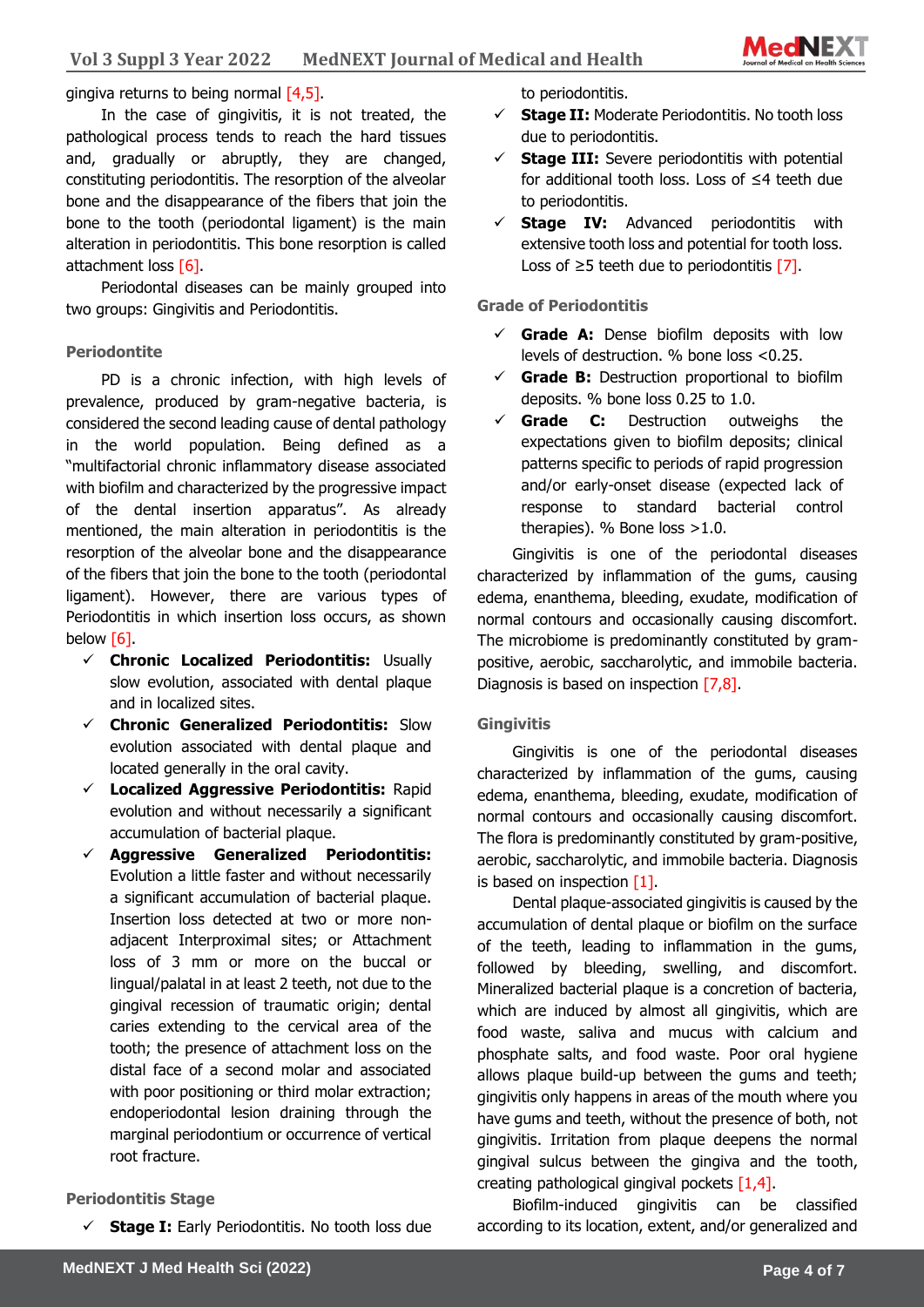

according to its extent as mild, moderate, or severe. Percentages: Light: less than 10% of sites. Moderate: 10%-30% of sites. Severe: greater than 30% of sites. Grade: Grade 1: 20% of sites. Grade 2: 40% of sites. Grade 3: 60% of sites [4].

Gingivitis not associated with dental plaque is inflammation of the gums, leaving them swollen, red, and bleeding, where triggers other than the biofilm are triggers. It was the creation of a more comprehensive classification, adding diseases and conditions (**Table 1**).

**Gingivitis Not Induced By Bacterial Plaque**

**Table 1.** Gum diseases are not induced by dental biofilm [9].

| <b>GENETIC DISORDERS / DEVELOPMENT</b>                         | <b>HEREDITARY GINGIVAL FIBROMATOSIS</b>                                                                                                                                                                                                            |
|----------------------------------------------------------------|----------------------------------------------------------------------------------------------------------------------------------------------------------------------------------------------------------------------------------------------------|
| <b>SPECIFIC INFECTIONS</b>                                     | · Bacterial: Neisseria gonorrhoeae, Treponema<br>Mycobacterium<br>tuberculosis,<br>pallidum,<br>streptococcal gingivitis<br>· Viral: Coxsackie, herpes simplex, Varicella<br>zoster, Molluscum contagiosum, papillomavirus<br>• Fungi: Candidiasis |
| <b>IMMUNE AND INFLAMMATORY</b><br><b>CONDITIONS</b>            | • Hypersensitivity reactions<br>• Autoimmune diseases<br>• Granulomatous inflammatory conditions                                                                                                                                                   |
| <b>REACTIONAL PROCESSES</b>                                    | • Epulides                                                                                                                                                                                                                                         |
| <b>NEOPLASMS</b>                                               | · Pre-maligna: leukoplakia<br>· Malignant: squamous cell carcinoma, leukemia,<br>lymphoma                                                                                                                                                          |
| <b>ENDOCRINE, METABOLIC AND</b><br><b>NUTRITIONAL DISEASES</b> | • Vitamin C deficiency                                                                                                                                                                                                                             |
| <b>TRAUMATIC INJURIES</b>                                      | • Physical • Chemical • Thermal                                                                                                                                                                                                                    |
| <b>GINGIVAL PIGMENTATION</b>                                   |                                                                                                                                                                                                                                                    |

One of the epidemiology points of preterm birth is the fact that some pregnant women experience the infectious stimulus, but this alone is not capable of activating the inflammatory cascade and triggering preterm birth. The first evidence to support this concept was found in animal studies. Endotoxins restrict fetal growth. Another study created localized infections with Porphyromonas gingivalis injected subcutaneously that reduced fetal weight by more than 25%. Complications such as preterm delivery, intrauterine increase in PGE2 and TNF-α and increase in PGE2 in the amniotic fluid and abortion were also monitored and observed  $[10]$ .

**Gestational Changes And Their Possible Impact On The Periodontal**

Pregnancy is a process comprised of complex physical and psychological changes that profoundly affect healthy women. In the past, pregnancy was considered an impediment to dental treatment due to physiological changes that alter the patient's medical condition [11]. Physiological changes that occur during pregnancy include weight gain, hypotension when positioned in a supine position, frequency of urination, restriction of respiratory function, potential for hypoglycemia, and decreased heart rate. Syncope and nausea are also common during pregnancy.

The first trimester is the most critical for the embryo, as several organs are developing during this period, making it more vulnerable to teratogenic aggression and abortion. During this period, spontaneous abortions are more likely to occur, therefore, whenever possible, dental procedures should be avoided, especially invasive procedures  $[12]$ .

Also, during pregnancy, increased levels of sex steroid hormones are maintained in the luteal phase, which results in the implementation of the embryo until birth. The pregnant woman, near term or at term, produces large amounts of estradiol (20 mg/day), estriol (80 mg/day), and progesterone (300 mg/day). Gingival inflammation initiated by plaque and exacerbated by some hormonal changes in the second/third trimester of pregnancy is called gingivitis of pregnancy [12].

Besides, PD is a common term given to those chronic inflammatory conditions of bacterial etiology that generate gingival inflammation, thus, gingivitis, which may or may not lead, over time, to developing inflammation of the supporting tissues of the teeth, that is, to periodontitis, such development does not happen directly, but through episodic outbreaks [1].

Based on the evidence of blood dissemination of cytokines and bacteria from periodontal infection, it is believed that there may be an association between this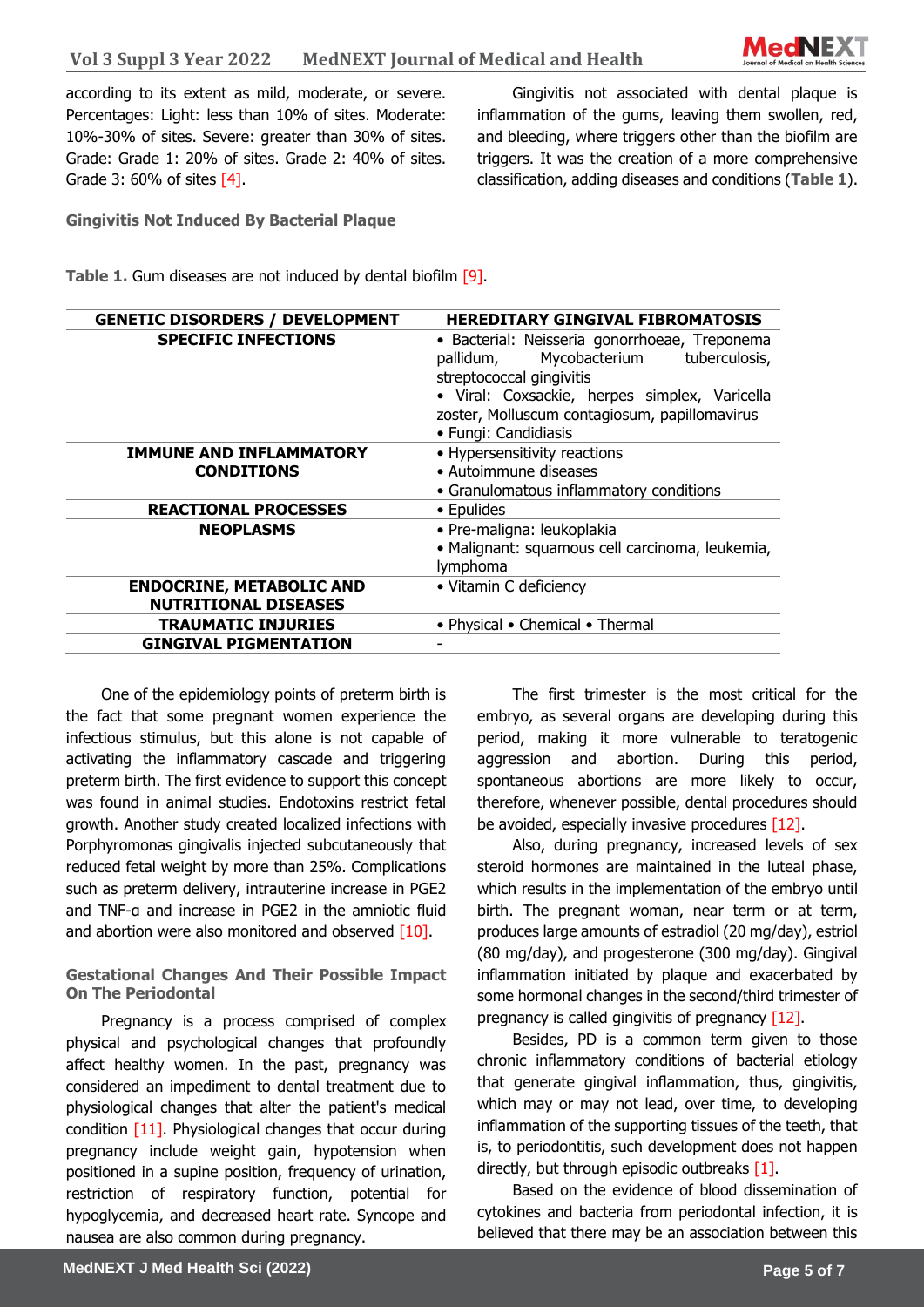

condition and the increased risk of some systemic changes, especially cardiovascular actions and diabetes mellitus [3]. The levels of cytokines can be increased in the blood of patients that get periodontal disease. After periodontal treatment, there are elevations in serum levels of IL-6 and TNF-alpha. If cytokines remain exclusively inside the periodontal pocket without reaching the bloodstream, there is no justification for concern regarding periodontal diseases and systemic alterations. This evolution can be demonstrated in two ways: by the circulating action of bacteria inducing the production of cytokines systemically, or by the dissemination of cytokines during the scraping of infected tissue [1].

# **Conclusion**

The gestational period that periodontal disease is in is a possible high-risk factor for the fetus for low birth weight. Dental treatment is essential for optimal oral health and extends even during a woman's gestational period. Some oral changes can be noticed even in the first trimester of pregnancy, which may progress to the third trimester, a period coinciding with a higher hormonal increase in the pregnant woman. The dental surgeon must be part of the pregnant women's prenatal care team. In the first consultations, pregnant women should have their obstetrician referred to the team's reference oral health professional so that an evaluation and dental follow-up could be carried out. The dentist, during this period, would carry out preventive, educational, and interventional actions carried out after the evaluation of each case and together with the obstetrician, evaluating the degree of risk of each pregnant woman, such as the gestational period, systemic conditions of the same, among others. It cannot be allowed to relate that this approach has an impact on public coffers, as it aims to reduce a possible complication during and postpartum with a reduction in neonatal hospitalizations.

# **Acknowledgement**

Not applicable.

**Funding** Not applicable.

# **Data sharing statement**

No additional data are available.

# **Conflict of interest**

The authors declare no conflict of interest.

**Similarity check** 

It was applied by Ithenticate@.

# **About the License**

© The authors (s) 2022. The text of this article is open access and licensed under a Creative Commons Attribution 4.0 International License.

# **References**

- **1.** Gadzhula NG, Cherepakha OL, Lezhnova OV. Efficiency of treatment of inflammatory periodontal diseases in pregnant women. Wiad Lek. 2021;74(5):1065-1068. PMID: 34090265.
- **2.** Cruz, Simone Seixas da et al. Doença periodontal materna como fator associado ao baixo peso ao nascer. Revista de Saúde Pública [online]. 2005, v. 39, n. 5 [Acessado 16 Dezembro 2021], pp. 782-787. Disponível em: <https://doi.org/10.1590/S0034- 89102005000500013>. Epub 03 Fev 2006. ISSN 1518-8787. https://doi.org/10.1590/S0034- 89102005000500013.
- **3.** Geisinger ML, Geurs NC, Bain JL, Kaur M, Vassilopoulos PJ, Cliver SP, Hauth JC, Reddy MS. Oral health education and therapy reduces gingivitis during pregnancy. J Clin Periodontol. 2014 Feb;41(2):141-8. doi: 10.1111/jcpe.12188. Epub 2013 Nov 19. PMID: 24164645.
- **4.** Ostrovskaya LI. Modern approaches to prevention of periodontal diseases in pregnancy: a review. Wiad Lek. 2019;72(1):89-94. PMID: 30796869.
- **5.** Petit C, Benezech J, Davideau JL, Hamann V, Tuzin N, Huck O. Consideration of Oral Health and Periodontal Diseases During Pregnancy: Knowledge and Behaviour Among French Pregnant Women. Oral Health Prev Dent. 2021;19(1):33-42. doi: 10.3290/j.ohpd.b875513. PMID: 33491376.
- **6.** Iheozor-Ejiofor Z, Middleton P, Esposito M, Glenny AM. Treating periodontal disease for preventing adverse birth outcomes in pregnant women. Cochrane Database Syst Rev. 2017 Jun 12;6(6):CD005297. doi: 10.1002/14651858.CD005297.pub3. PMID: 28605006; PMCID: PMC6481493.
- **7.** Grinin VM, Makeeva IM, Gosteva NS, Erkanyan IM, Solovyova OA. Struktura vospalitel'nykh zabolevaniĭ parodonta i dinamika parodontal'nogo statusa beremennykh na protiazhenii gestatsionnogo perioda [The structure of inflammatory periodontal diseases and the dynamics of the periodontal status in pregnant women during the gestational period].